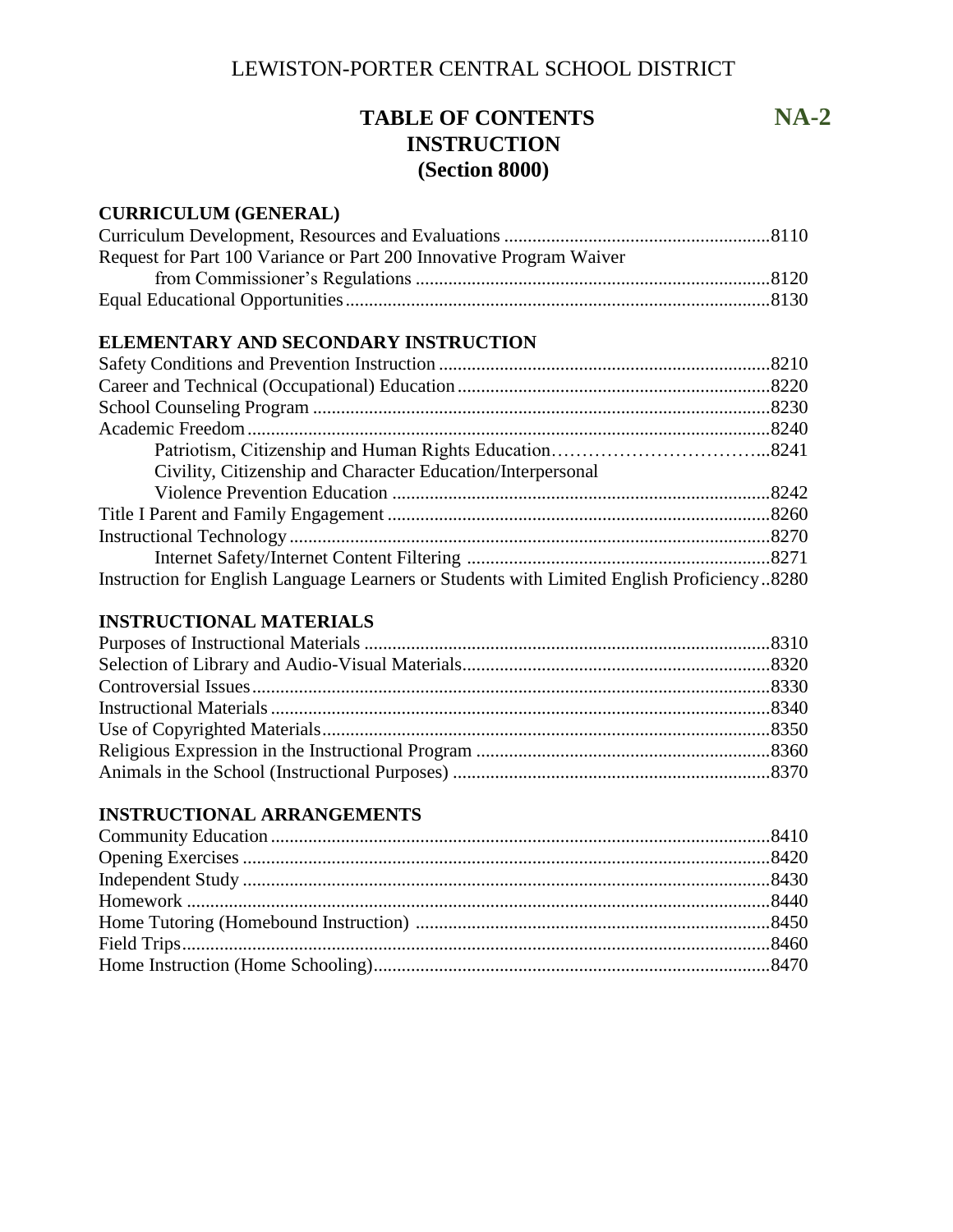2020 8110

#### Instruction

#### **SUBJECT: CURRICULUM DEVELOPMENT, RESOURCES AND EVALUATIONS**

Research has demonstrated that student success is tied to curricula that is appropriately aligned and articulated, and in compliance with all state and national standards. The Board supports and encourages development of a District-wide, articulated curriculum that conforms to state mandates and is responsive to the needs of children in a rapidly changing society. In order to help our students achieve success, the District will ensure that:

- a) Curricula is aligned with New York State Learning Standards;
- b) Approved curricula is taught in every classroom.

The Principals of the elementary and secondary schools shall be responsible to the Superintendent/designee for developing Districtwide efforts toward the short and long-range improvement of curriculum and instruction. The administration is directed to ensure the implementation of this policy.

#### **Curriculum Resources**

There are many resources for curriculum development that exist in our District, and the instructional staff, under the guidance of the administration, is expected to delve into those resources for possible improvement of the instructional program. Each teacher has the privilege of being an initiator of improvement, as well as a reactor to changing conditions, and the Principals shall be involved in curriculum development.

From the staff, the Superintendent/designee may appoint curriculum study committees; and their findings, as well as the collective judgments of the staff about the pertinence of various possible changes, shall be submitted by the Superintendent to the Board for consideration in the forming of curriculum policy.

#### **Curriculum Evaluation**

The Board shall direct a continuing evaluation of the curriculum as part of a program of instructional improvement. All aspects of the curriculum shall be subjected to a searching and critical analysis in an attempt to improve the learning and growth of students.

The administrative staff shall evaluate the curriculum in a systematic manner involving school personnel and others as appropriate and make periodic recommendations for action by the Board. The Board from time to time may invite staff to discuss the curriculum.

#### Evaluation of the Instructional Program

The Board expects staff members to maintain a continual program of evaluation at every level to determine the extent of progress toward the schools' objectives. The Board will periodically request the Superintendent/designee to present factual information that it considers necessary to evaluate the effectiveness of the School System.

> Education Law Sections 1604, 1709, 2503 and 3204 8 New York Code of Rules and Regulations (NYCRR) Section 100.2(m)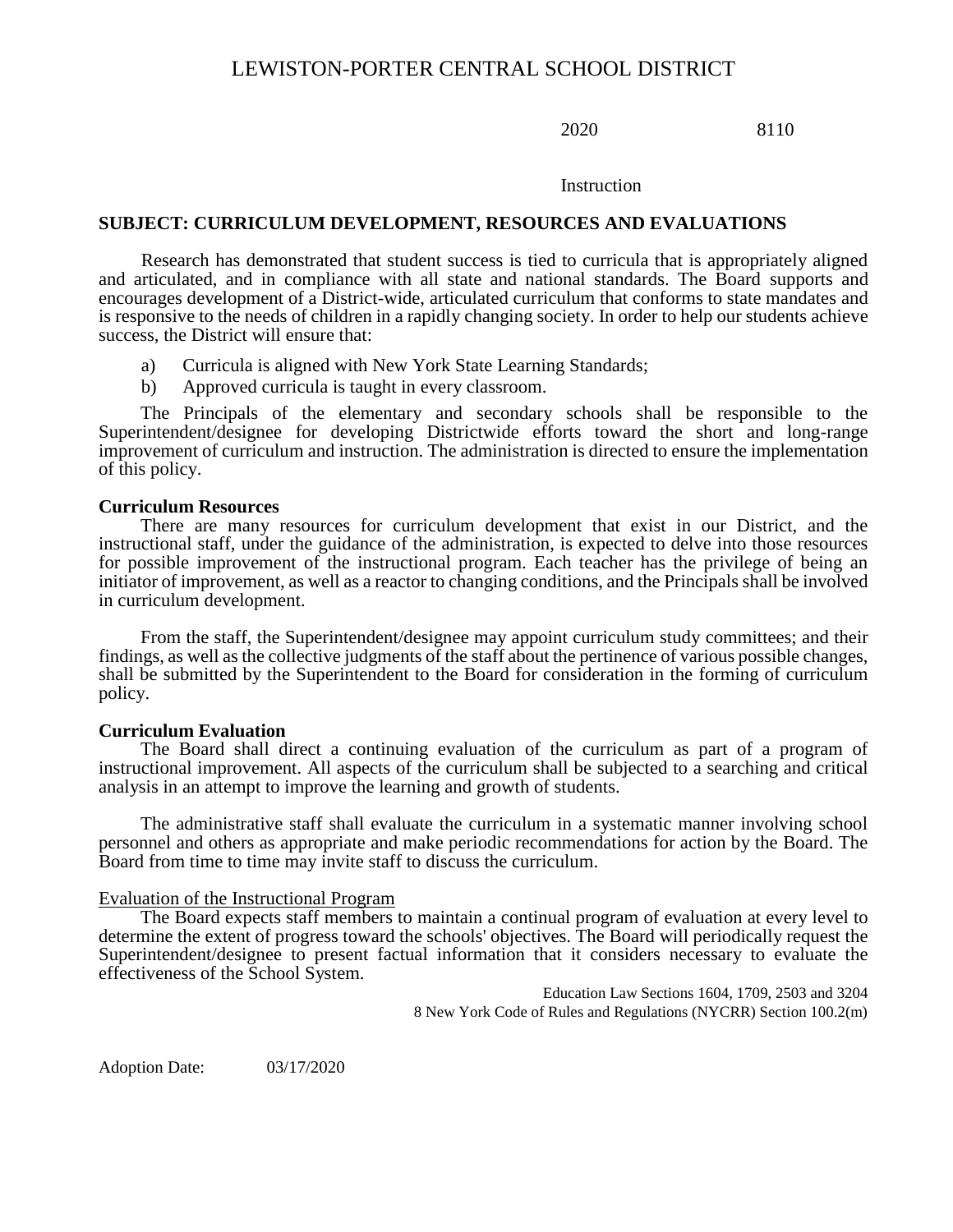2020 8120

Instruction

### **SUBJECT: REQUEST FOR PART 100 VARIANCE OR PART 200 INNOVATIVE PROGRAM WAIVER FROM COMMISSIONER'S REGULATIONS**

The Board encourages collaboration by teachers, administrators, parents and student of the District in developing innovative programs and practices that will lead to greater achievement for all students.

Requests for a variance or waiver from the requirements in Part 100 and Sections 200.1/200.6, respectively, of the Commissioner's Regulations must be approved by the local Board and signed by the Superintendent. An application may also be submitted by several districts, or a combination of districts, BOCES and/or private schools, applying as a consortium. Consortium applications must be approved by each participating local Board and Superintendent.

Subsequent to Board approval, all applications must be forwarded to the District Superintendent of Schools of which the local district is a part for review, consultation, and recommendation prior to submission to the State Education Department. The District Superintendent may provide technical assistance to the applicant and make recommendations to the State Education Department. Interested applicants may also request technical assistance through their Regional Education Coordinator.

> 8 New York Code of Rules and Regulations (NYCRR) Sections 100.2(n) and 200.6(k)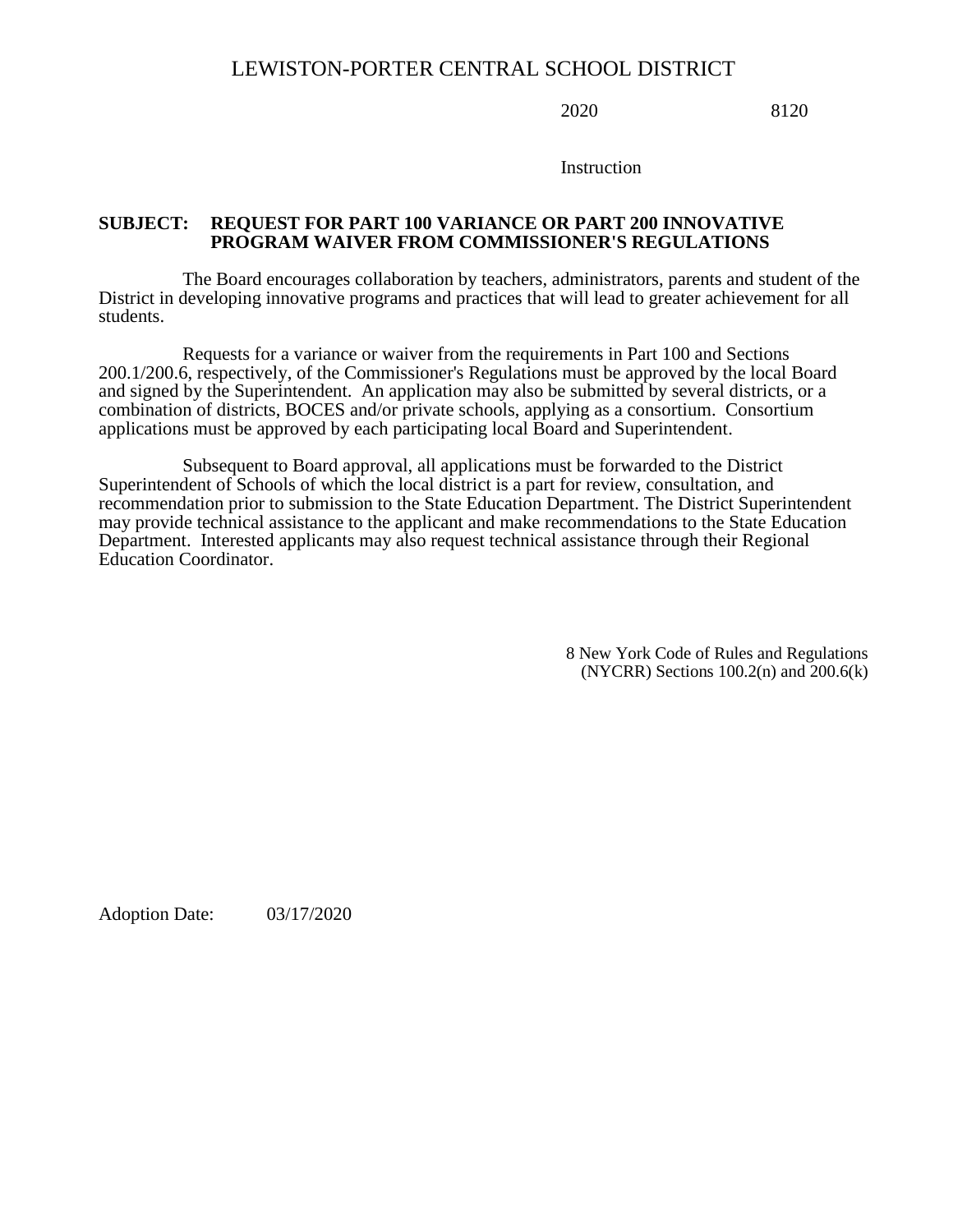2020 8130

Instruction 1 of 2

## **SUBJECT: EQUAL EDUCATIONAL OPPORTUNITIES**

The District provides equal opportunity for students and does not discriminate against any student enrolled in (or any candidate for admission to) its programs and activities on the basis of actual or perceived race, color, national origin, sex, disability, or age. Further, the District does not discriminate on the basis of weight, ethnic group, religion, religious practice, sexual orientation, gender, or any other basis prohibited by state or federal non-discrimination laws, and provides equal access to its facilities to the Boy Scouts and other designated youth groups.

## **Educational Services for Parental/Married/Pregnant Students**

The District will not discriminate against students based on their parental or marital status. The opportunity to participate in all of the services, programs, and activities of the District will not be restricted or denied because of pregnancy, parenthood, or marriage.

Pregnant students will be encouraged to remain and participate in District programs. The forms of instruction provided to these students may include any or all of the following:

- a) Remain in school with provisions for special instruction, scheduling, and counseling as needed;
- b) Receive home instruction;
- c) Attend BOCES programs.

In this regard, the Superintendent/designee, in consultation with student services staff, the school physician and the student's personal physician, may make program modifications which are feasible and necessary to accommodate the special needs of these students.

## **Investigation of Complaints and Grievances**

The District will act to promptly, thoroughly, and equitably investigate all complaints, whether verbal or written, of discrimination and will promptly take appropriate action to protect individuals from further discrimination. All complaints will be handled in a manner consistent with the District's policies, procedures, and/or regulations regarding the investigation of discrimination and harassment complaints, including Policy #3420 -- Non-Discrimination and Anti-Harassment in the District and Policy #7551 -- Sexual Harassment of Students.

Additional information regarding the District's discrimination and harassment complaint and grievance procedures, including, but not limited to, the designation of the Civil Rights Compliance Officer (CRCO), knowingly making false accusations, and possible corrective actions, can be found in Policy #3420 -- Non-Discrimination and Anti-Harassment in the District.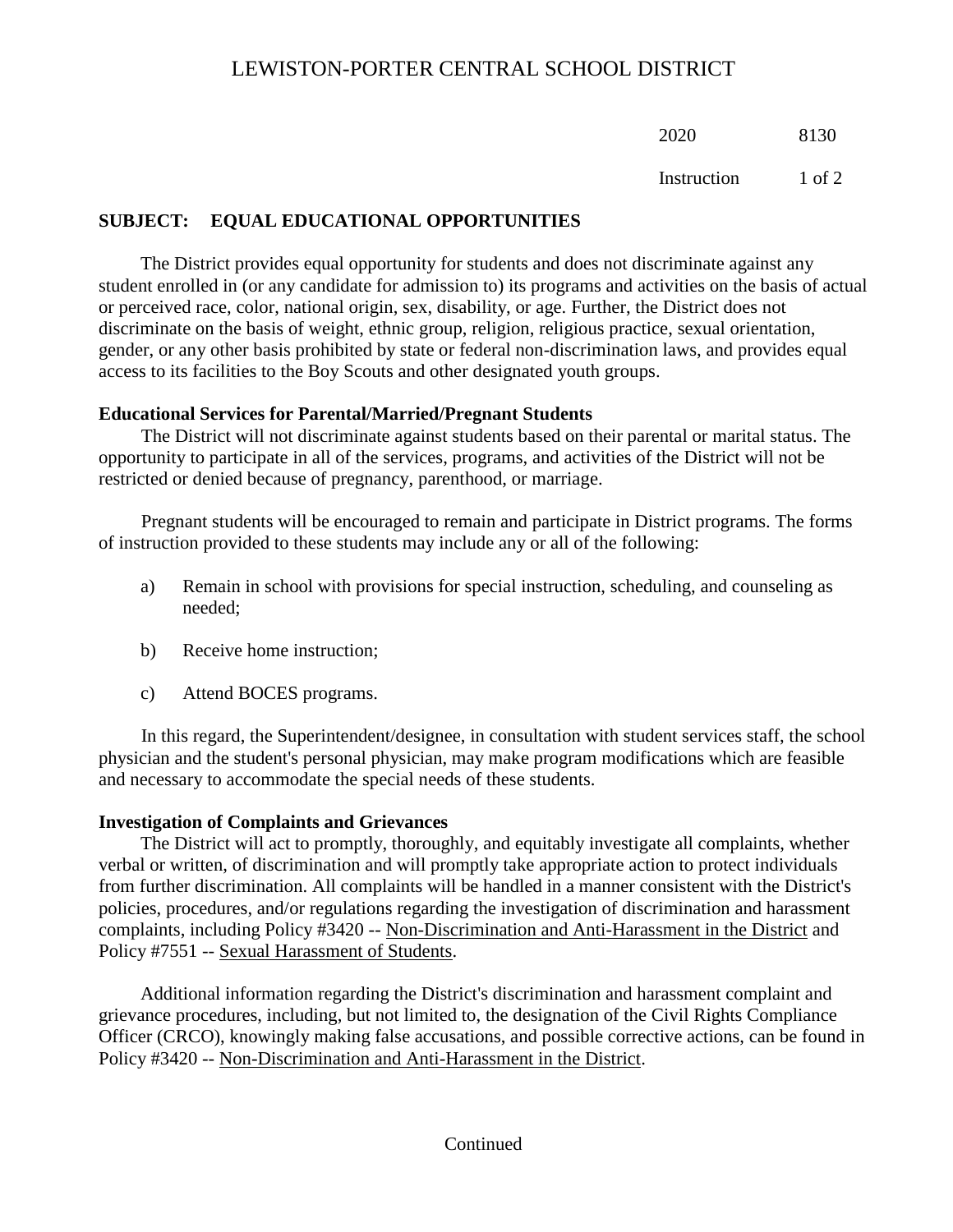2020 8130

Instruction 2 of 2

## **SUBJECT: EQUAL EDUCATIONAL OPPORTUNITIES**

#### **Prohibition of Retaliatory Behavior (Commonly Known as "Whistle-Blower" Protection)**

The Board prohibits any retaliatory behavior directed against complainants, victims, witnesses, and/or any other individuals who participated in the investigation of a complaint of discrimination. Complaints of retaliation may be directed to the CRCO; however if the CRCO is the alleged offender, the report will be directed to another CRCO, if the District has designated another individual to serve in such a capacity, or to the Superintendent.

When appropriate, follow-up inquiries will be made to ensure that discrimination has not resumed and that all those involved in the investigation of the discrimination have not suffered retaliation.

> Americans with Disabilities Act, 42 USC § 12101 et seq. Section 504 of the Rehabilitation Act of 1973, 29 USC § 794 et seq. Title VI of the Civil Rights Act of 1964, 42 USC § 2000d et seq. Title IX of the Education Amendments of 1972, 20 USC § 1681 et seq. 20 USC § 1701, et seq. 45 CFR § 84.40

NOTE: Refer also to Policy #3420 -- Non-Discrimination and Anti-Harassment in the District Policy #7551 -- Sexual Harassment of Students. District *Code of Conduct*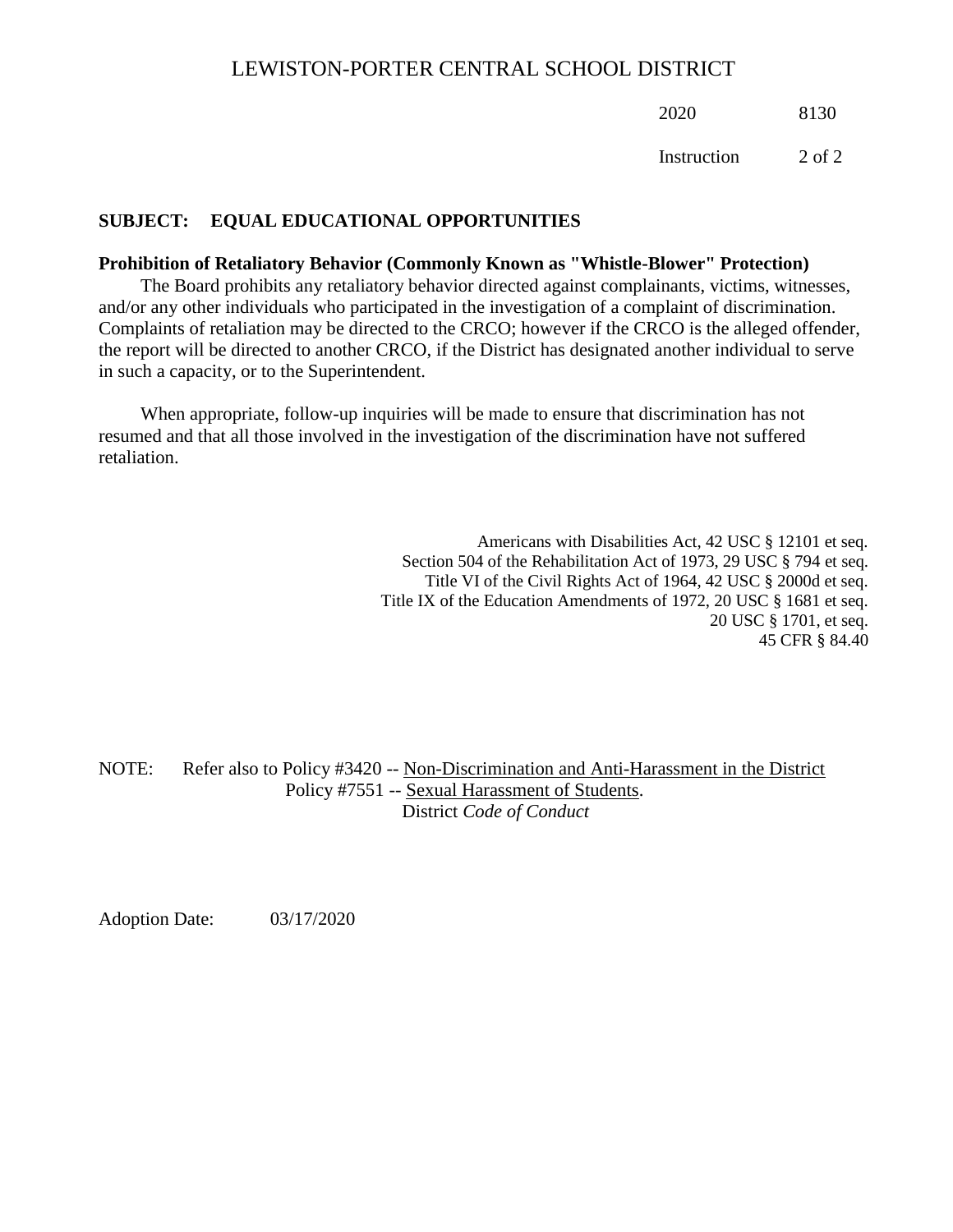2020 8210

Instruction 1 of 3

# **SUBJECT: SAFETY CONDITIONS AND PREVENTION INSTRUCTION**

The practice of safety will be considered an integral part of the instructional program through fire prevention, emergency procedures and drills, driver education, and traffic and pedestrian safety. Each principal will be responsible for the supervision of a safety program for their school. The safety program may include, but is not limited to, in-service training, plant inspection, fire prevention, accident recordkeeping, driver and vehicle safety programs, emergency procedures and drills, and traffic safety programs relevant to students, employees, and the community. The Board will provide inspections and supervision of the health and safety aspects of the school facilities.

## **Acquired Immune Deficiency Syndrome (AIDS) Instruction in Health Education**

The Board will provide a health education program that includes appropriate instruction for all students concerning Acquired Immune Deficiency Syndrome (AIDS). Accurate information concerning the nature of the disease, methods of transmission, and means of prevention will be provided in an age-appropriate manner, will be consistent with community values, and will stress that abstinence is the most appropriate and effective premarital protection against AIDS.

A representative community advisory group consisting of appropriate school personnel, Board members, parents, religious representatives, and other community members will be established in order to make recommendations for curriculum content, implementation, and evaluation of an AIDS instructional program. Appropriate training will be provided for instructional staff.

No student will be required to receive instruction concerning the methods of AIDS prevention if his or her parent or legal guardian files with the principal a written request that the student not participate in this instruction, with an assurance that the student will receive this instruction at home.

AIDS instruction in the elementary grades will be taught by the regular classroom teachers, while this instruction in the middle and high school grades will be a part of the required health education curriculum.

## **Hands-Only Cardio Pulmonary Resuscitation (CPR) and Automated External Defibrillator (AED) Instruction**

High school students will be provided instruction in hands-only CPR and the use of an AED. Standards for this instruction will be based on a nationally recognized instructional program that utilizes the most current guidelines for CPR and emergency cardiovascular care issued by the American Heart Association or a substantially equivalent organization, that are consistent with the requirements of the programs adopted by the American Heart Association or the American Red Cross, and that will incorporate instruction designed to:

a) Recognize the signs of a possible cardiac arrest and to call 911;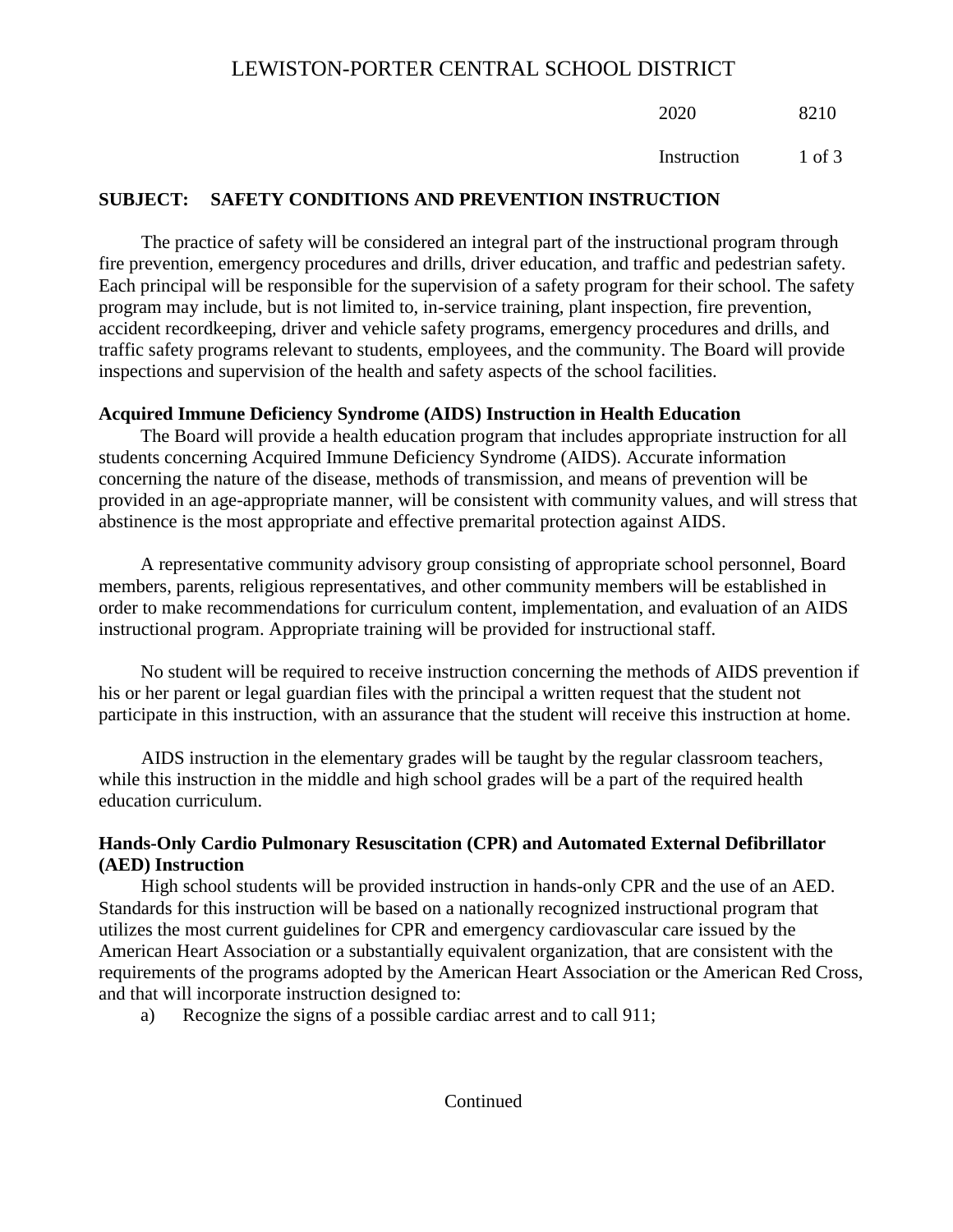2020 8210

Instruction 2 of 3

## **SUBJECT: SAFETY CONDITIONS AND PREVENTION INSTRUCTION**

- b) Provide an opportunity to demonstrate the psychomotor skills necessary to perform handsonly compression CPR; and
- c) Provide awareness in the use of an AED.

The Committee on Special Education or a Multidisciplinary Team, in accordance with Section 504 of the Rehabilitation Act, may determine, on an individual student basis, if a student with a disability should be excused from the requirement for instruction in hands-only CPR and the use of AEDs.

## **Environmental Conservation Instruction**

The Board supports and encourages the development of a District-wide, articulated curriculum of environmental conservation integrated into other program disciplines.

## **Fire and Arson Prevention/Injury Prevention/Life Safety Education**

District administration will provide instruction in fire and arson prevention, injury prevention, and life safety education relating to protection against injury or death and property loss or damage as a result of criminally initiated or other preventable fire.

This instruction will include materials to educate children on the dangers of falsely reporting a criminal incident, an impending explosion or fire emergency involving danger to life or property, an impending catastrophe, or a life safety emergency. The Board directs the administration to provide this instruction for all students for a period of at least 45 minutes during each month that school is in session.

## **Student Safety**

Instruction in courses in technology education, science, home and career skills, health and safety, physical education, and art will include and emphasize safety and accident prevention.

Safety instruction will precede the use of materials and equipment by students in applicable units of work in relevant courses, and instructors will teach and enforce all safety procedures relating to the particular courses, including wearing protective eye devices during appropriate activities.

## **Eye Safety**

The Superintendent/designee will ensure that eye safety devices are distributed as necessary and that they are properly repaired, cleaned, and stored to prevent the spread of germs or diseases after use. Each classroom teacher is responsible for the safe and proper use of all instructional materials and equipment by students in their classroom.

## **Emergency Planning**

The District will maintain updated plans and operating procedures to be followed in the event of natural or manmade disasters or enemy attack. Students will be provided instruction to respond effectively in emergency situations.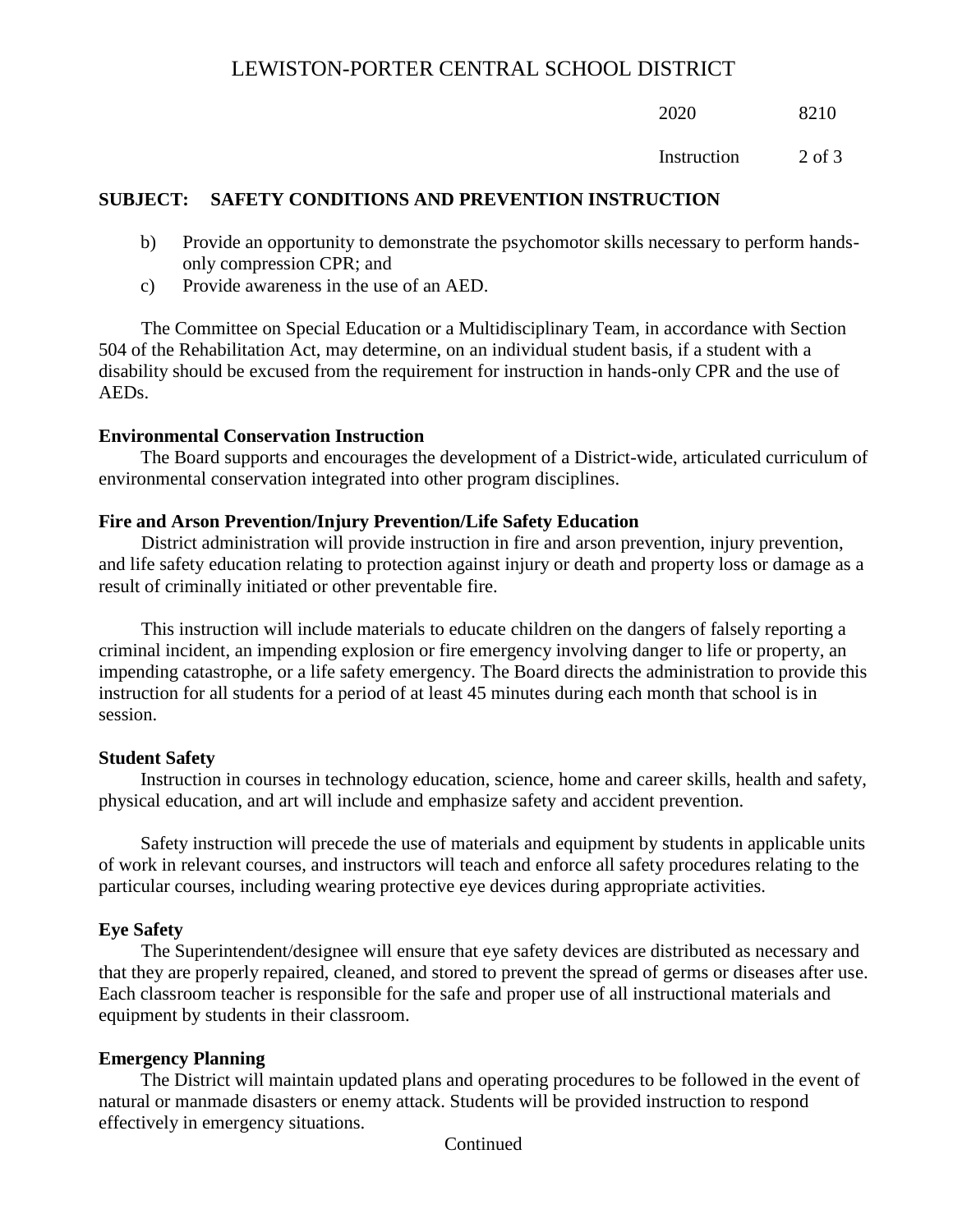2020 8210

Instruction 3 of 3

### **SUBJECT: SAFETY CONDITIONS AND PREVENTION INSTRUCTION**

#### **Instruction on Prevention of Child Abduction**

All students in grades K through 8 in District schools will receive instruction designed to prevent the abduction of children provided by or under the direct supervision of regular classroom teachers. The Board will provide appropriate training and curriculum materials for the regular classroom teachers who provide this instruction. However, at the Board's discretion, this instruction may be provided by any other public or private agency.

The Commissioner of Education will provide technical assistance to assist in developing curricula for these courses of study which must be age appropriate and developed according to the needs and abilities of students at successive grade levels in order to provide awareness skills, information, self-confidence, and support to aid in the prevention of child abduction.

For purposes of developing these courses of study, the Board may establish local advisory councils or utilize the school-based shared decision making and planning committee established under the Commissioner's regulations to make recommendations concerning the content and implementation of these courses. Alternatively, the District may utilize courses of instruction developed by consortia of school districts, boards of cooperative educational services, other school districts, or any other public or private agency. The advisory council will consist of, but not be limited to, parents, school trustees and Board members, appropriate school personnel, business and community representatives, and law enforcement personnel having experience in the prevention of child abduction.

### **Instruction on Child Development and Parenting Skills**

Instruction regarding child development and parenting skills may be offered by the District. The curriculum will include instruction on the consequences and prevention of shaken baby syndrome, which may include the viewing of a video presentation for students in secondary schools.

> Education Law §§ 409, 409-a, 807, 807-a, and 906 8 NYCRR Part 136 and § 141.10 AIDS Instruction: 8 NYCRR §§ 135.3(b)(2) and 135.3(c)(2) Cardiopulmonary Resuscitation and Automated External Defibrillators: Education Law §§ 804-C and 804-D; 8 NYCRR § 100.2(c)(11) Civil Preparedness: New York State Office of Disaster Preparedness Fire and Arson/Injury Prevention/Life Safety: Education Law § 808 8 NYCRR § 100.2(c)(6) Prevention of Child Abduction: Education Law § 803-a Student Safety: Education Law § 808 8 NYCRR §§ 107 and 155 Instruction on Child Development and Parenting Skills Education Law § 804-B

NOTE: Refer also to Policies #3410 -- Code of Conduct on School Property District *Code of Conduct*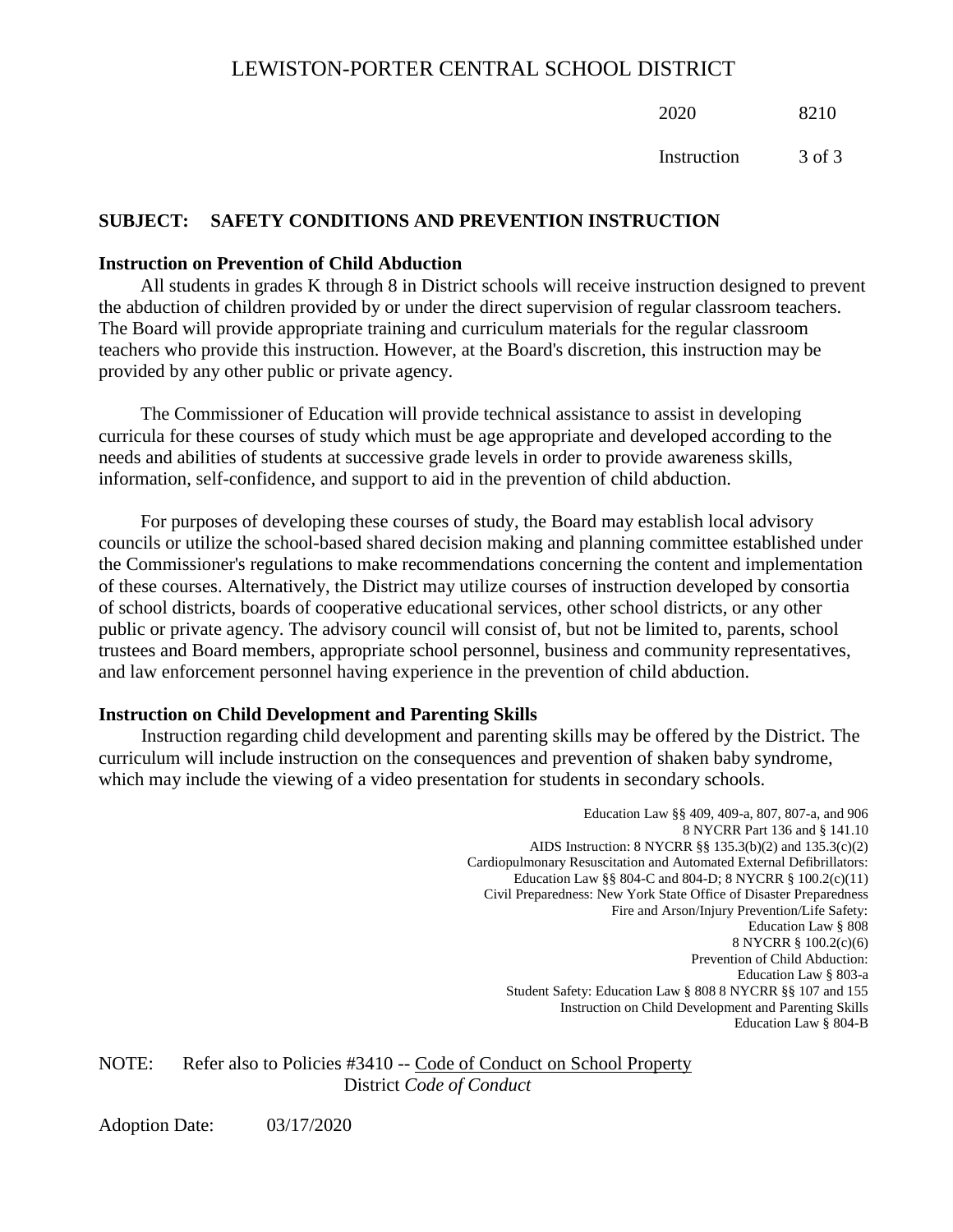2020 8220

**Instruction** 

### **SUBJECT: CAREER AND TECHNICAL (OCCUPATIONAL) EDUCATION**

The Board recognizes the need for career and technical education and reaffirms its policy of strengthening the local high school career and technical education program through utilization of any available federal and state funds for that purpose and of supporting the BOCES program.

### **Equal Opportunity**

The Board prohibits discrimination on the basis of sex, sexual orientation, race, color, creed, religion, national origin, political affiliation, age, marital status, military status, disability or use of a recognized guide dog, hearing dog or service dog or any other protected class in any career and technical education program or activity of this District.

The career and technical education program and/or activities shall be readily accessible to students with disabilities.

#### **Public Notification**

Prior to the beginning of each school year or academic semester, the District shall issue an appropriate public announcement which advises students, parents, employees and the general public that career and technical education opportunities will be offered without regard to sex, sexual orientation, race, color, creed, religion, national origin, political affiliation, age, marital status, military status, disability or use of a recognized guide dog, hearing dog or service dog or any other protected class. Included in such announcement will be the name, address, and telephone number of the person designated to coordinate Title IX/Section 504/ADA activities.

#### **Grievance Procedure**

Grievance procedures for resolving complaints regarding discrimination shall be disseminated to adequately inform students, parents and employees of the existence of these procedures.

#### **Local Advisory Council**

In accordance with Education Law, the Board may, with BOCES approval, utilize the BOCES Advisory Council as its Local Advisory Council.

> Civil Rights Law Section 40-c Education Law Article 93 Executive Law Section 290 et seq. 8 New York Code of Rules and Regulations (NYCRR) Sections 100.2(h) and 141 et seq.